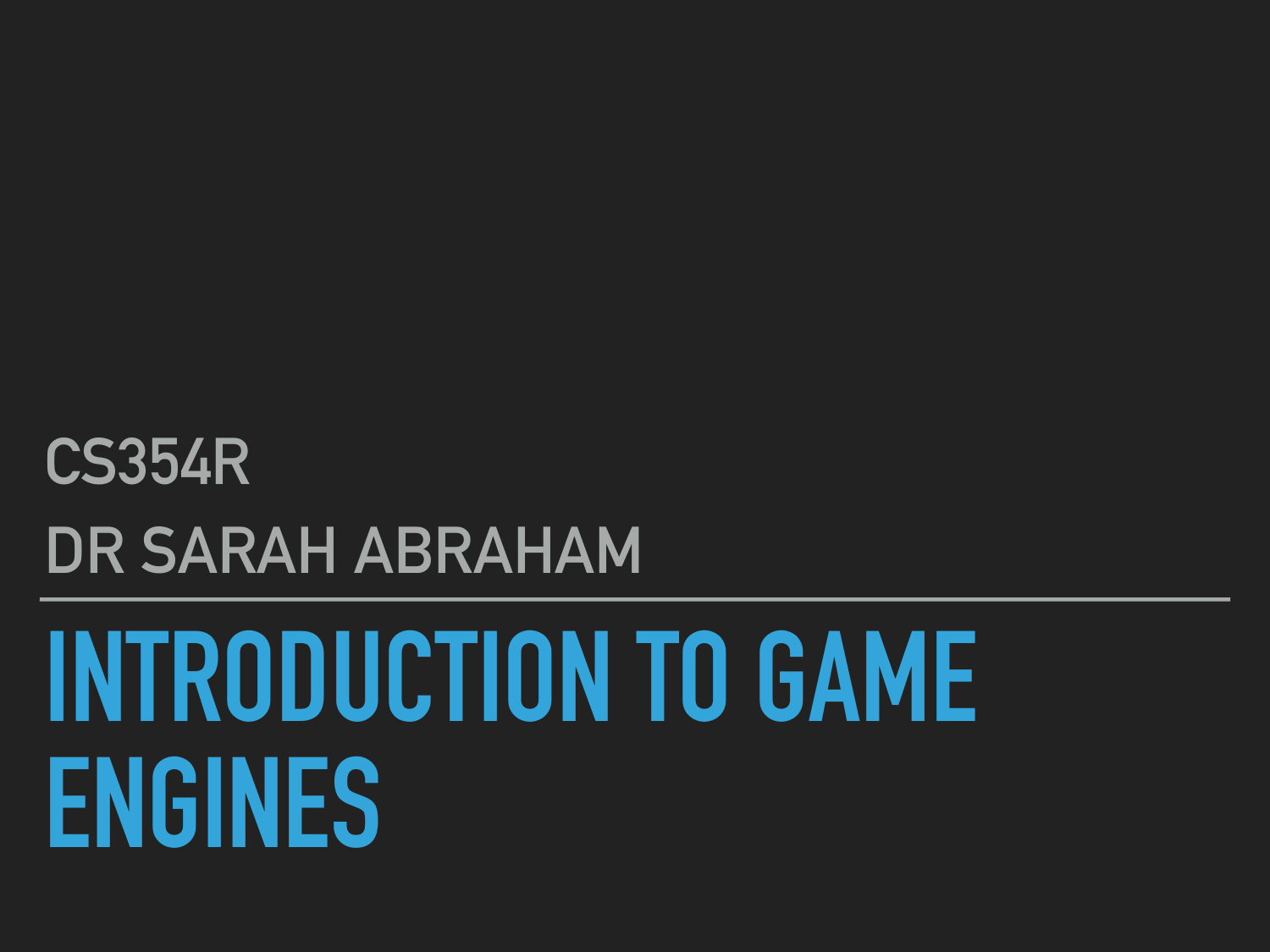**CS354R**

#### **SEATING CHART QUIZ**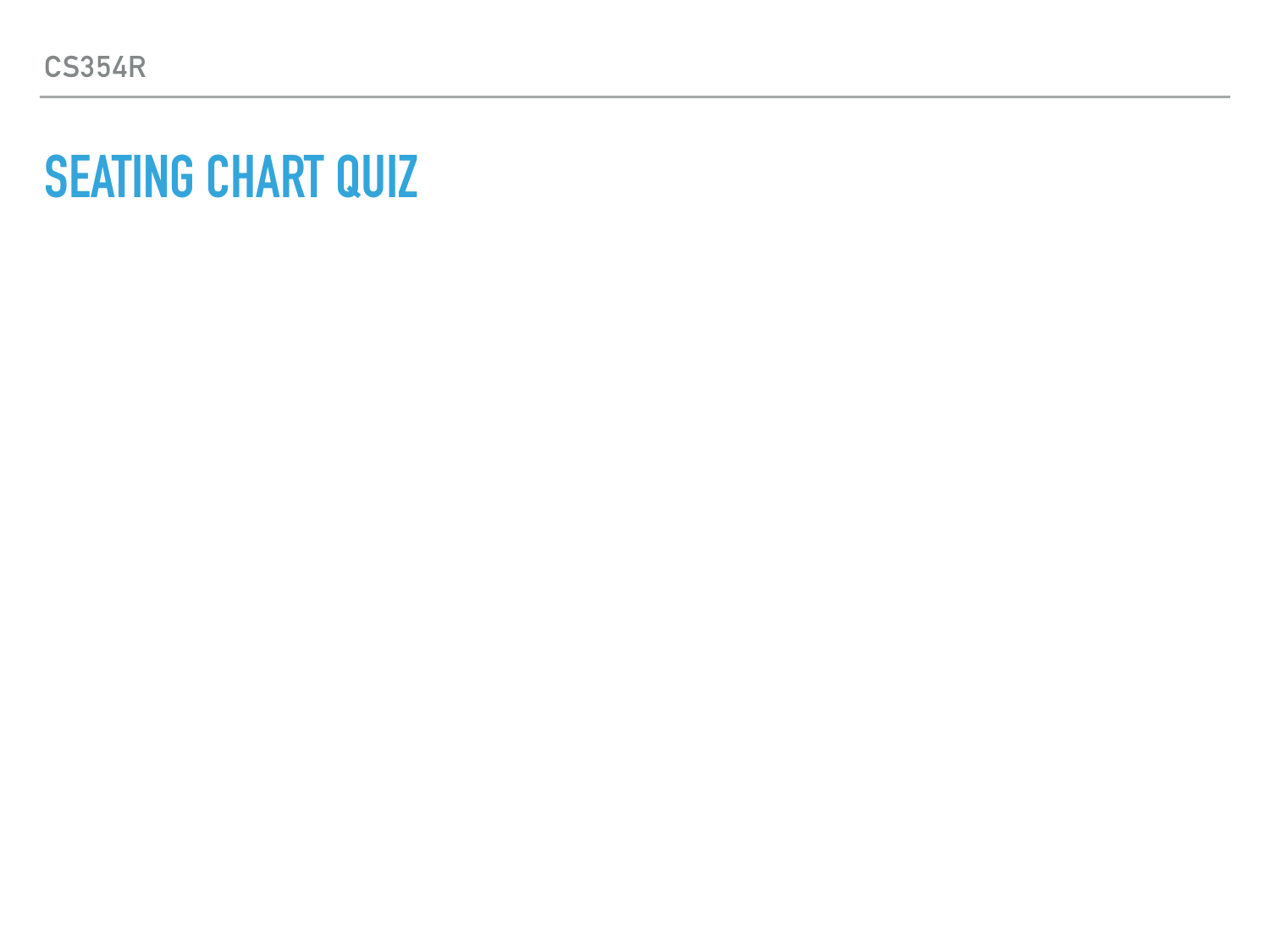# **WHAT IS GAME TECHNOLOGY?**

- ‣ Technology that drives games
	- ‣ Graphics
	- ‣ Physics
	- ‣ GUI
	- ‣ Networking
	- $\triangleright$  AI
	- ‣ Sound
- ‣ Game engine connects these aspects in a coherent, organized manner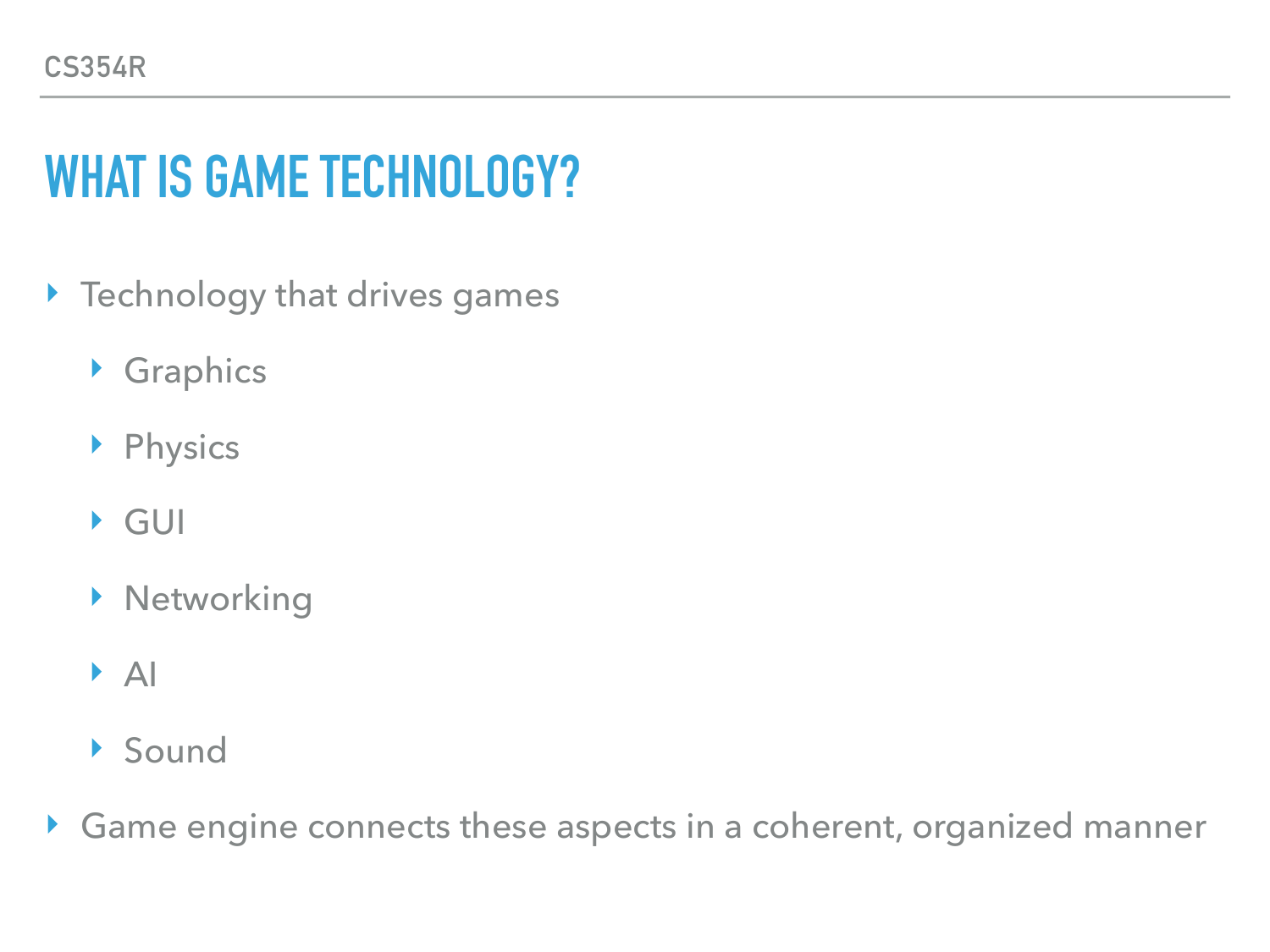# **WHAT THIS COURSE IS NOT**

- ▶ Not a game design course!
- ▸ Not a game development class (that's kinda CS378)
- ▸ Not an introduction to the basics of C++ (that's CS378)
- ▸ Thus making a game with cool systems is secondary to creating the engine that drives them
- ▸ But game features and systems are of course closely connected to engine implementation…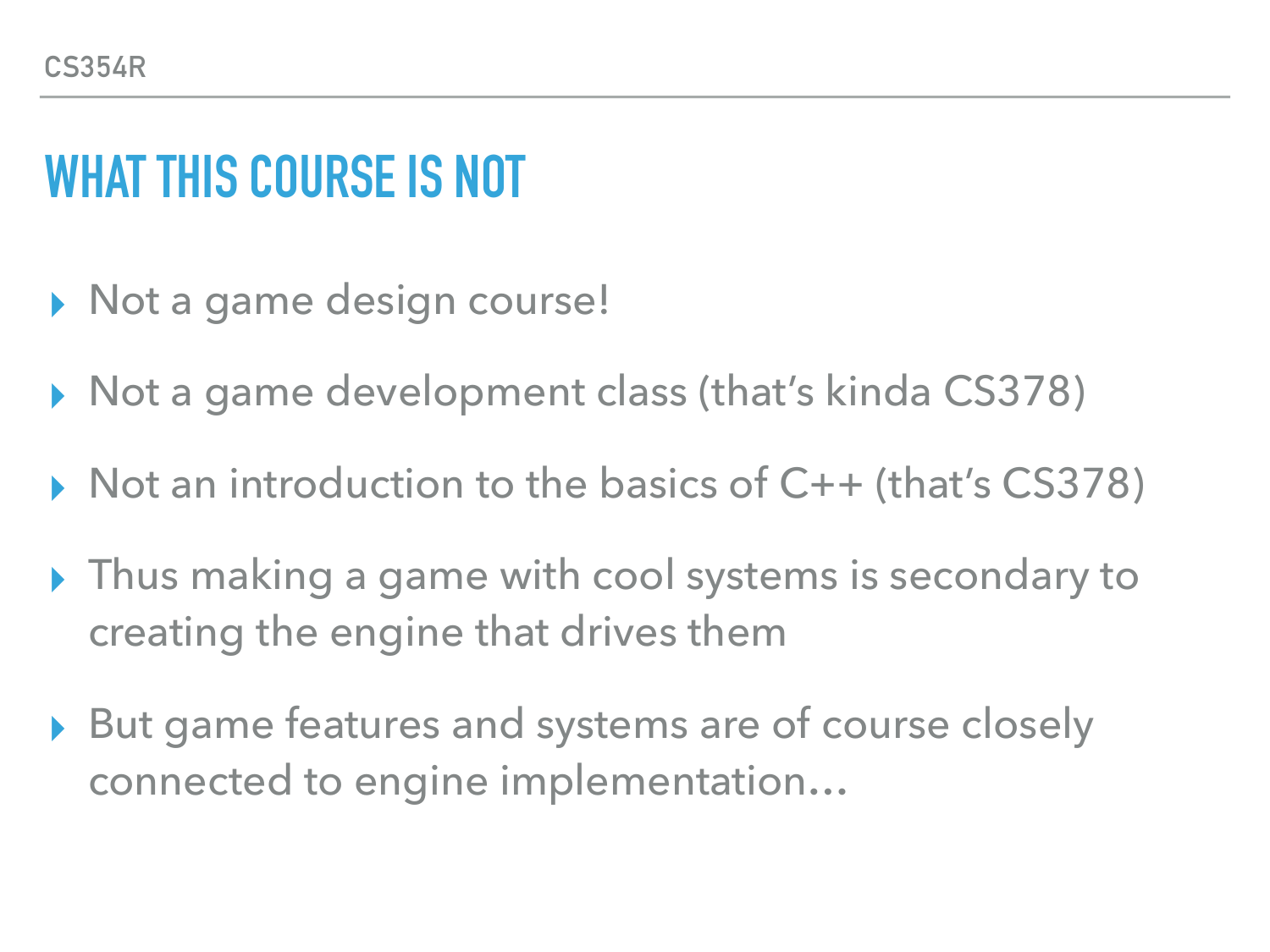## **WHAT THIS COURSE IS**

- ▶ A way to see and interact with a large-scale software system (specifically a game engine)
- ▶ An opportunity to build out common game engine features on top of an existing system
- ▶ An exploration of game engine features, their function, and ways to build them
- ▸ An environment to master team-based development and clear communication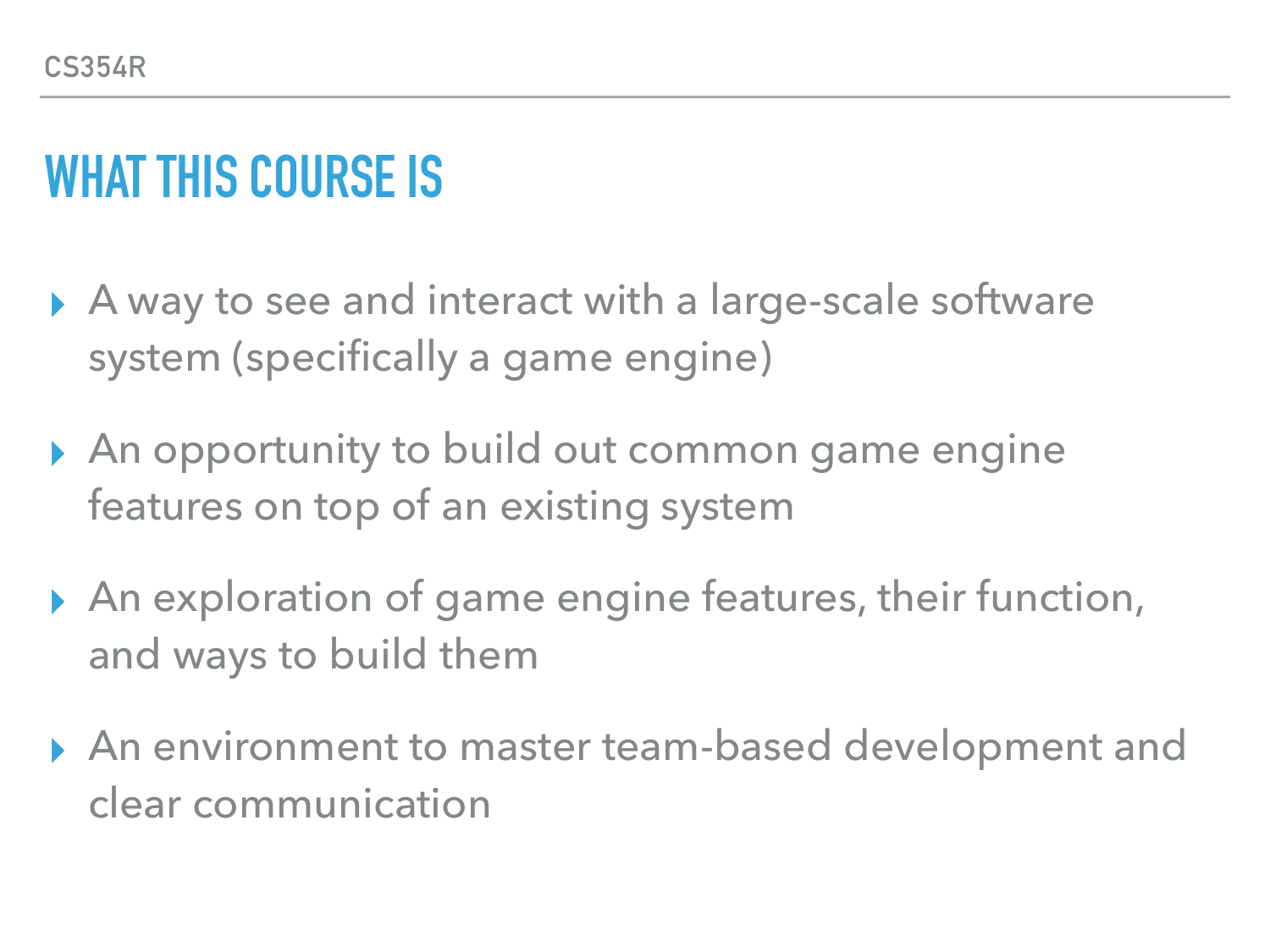# **GAME DEVELOPMENT TEAM**

- ▸ System designers decide on game format and behavior
- ▶ Artists create models, textures, and animations
- ▶ Level designers create the game spaces and interactions
- ▸ Audio designers handle sounds
- ▸ Programmers write code to put everything together and create tools to make everyone else's job easier
- ▸ And others: production, management, marketing, quality assurance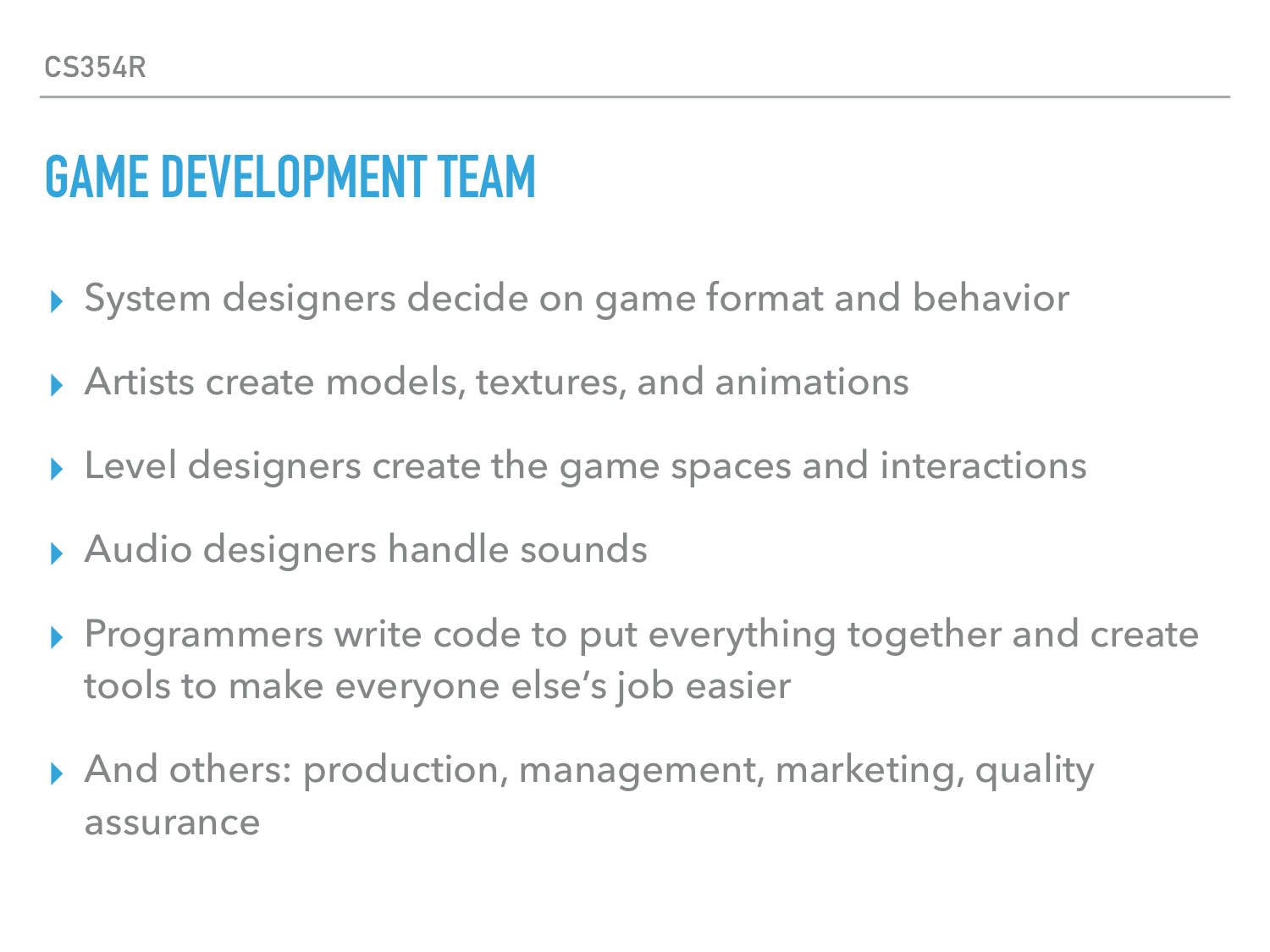# **COMMUNICATIONS**

- ▸ We'll be using Piazza and Discord for questions and answers to specific problems, and Discord for class communication/in-class discussion
- ▸ Please join both so you are able to keep up on issues and ask questions
- ▸ Students should work together before asking for teacher or TA involvement
- ▶ Grades and assignments will be done via Canvas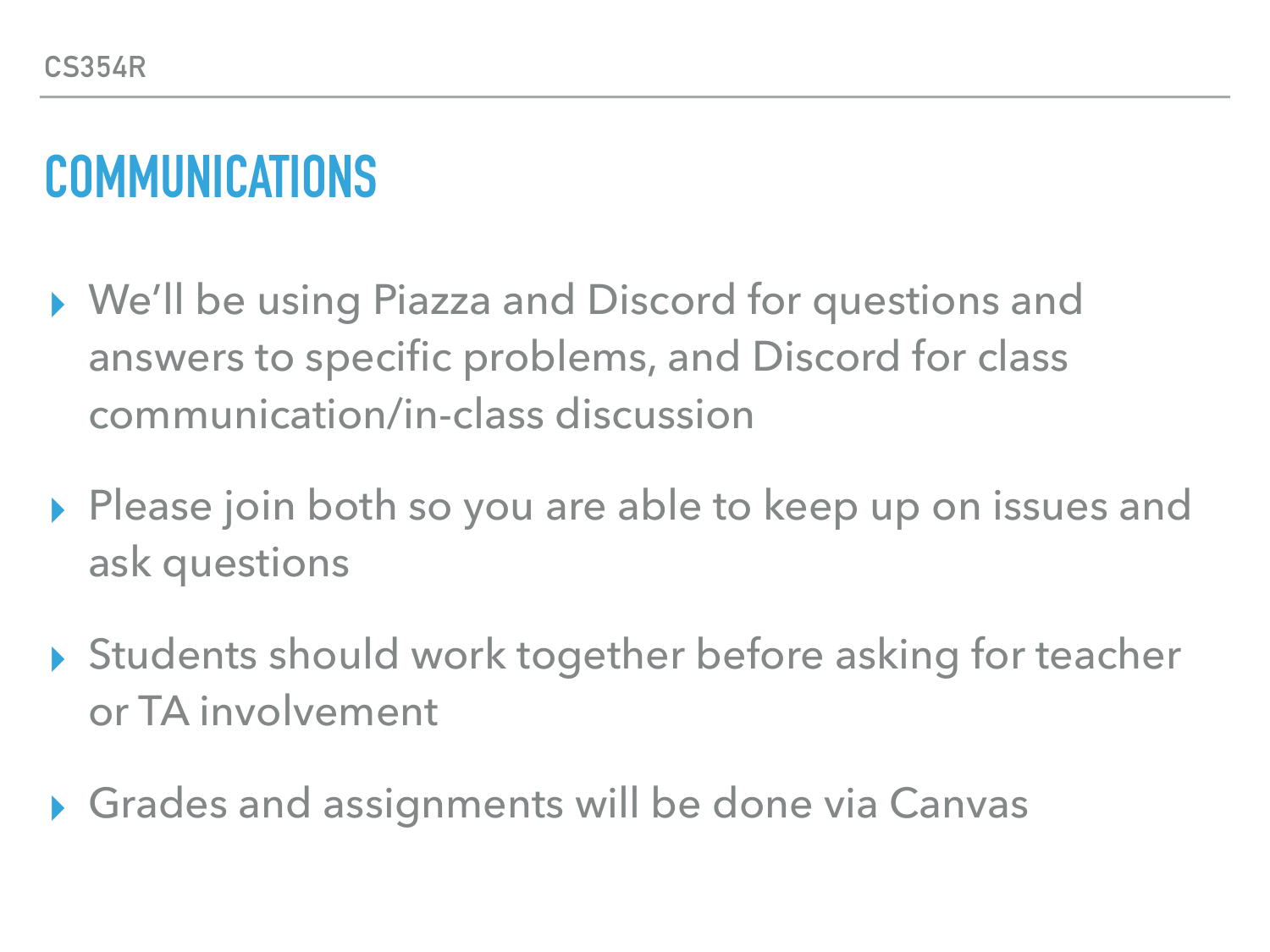# **BOOKS AND RESOURCES**

- ▶ Recommended "textbook": "Game Engine Architecture" Jason Gregory
	- ‣ Good exposition of many engine technology and design
	- ‣ Not required but useful
- **Cther useful books:** 
	- ▶ "Game Programming Gems 1-8"
	- ‣ "3D Game Engine Design" David Eberly (lots of equations, less exposition, good math background and computer graphics)
- ‣ Website: [www.gamasutra.com](http://www.gamasutra.com/)
	- ‣ Game developer technical and trade news
- ‣ GDC Vault and Siggraph archives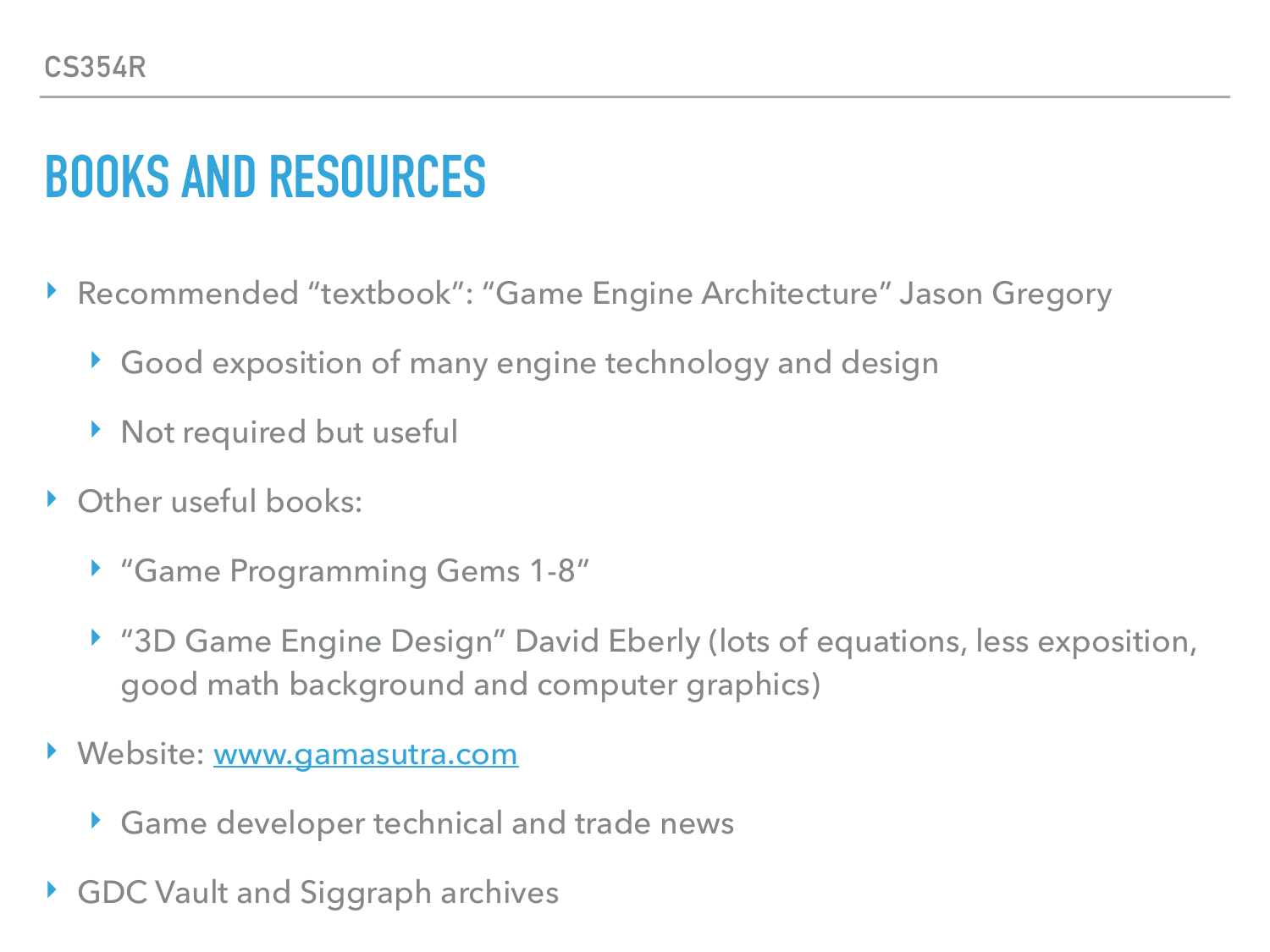# **CLASS EXPECTATIONS**

- ▸ During class we'll explore key concepts and provide basic background info for projects
- ▸ Ideally a time for discussion and group exploration
	- ▶ Participation and questions highly encouraged!
- ▸ Outside of class you'll implement this functionality in your game engine
	- ▸ Note that this is a programming-heavy course!
- ▸ Throughout the course you will encounter new technology and ideas that I won't teach directly
- ▸ This is a "finishing" class to help build job skills in addition to teaching core CS concepts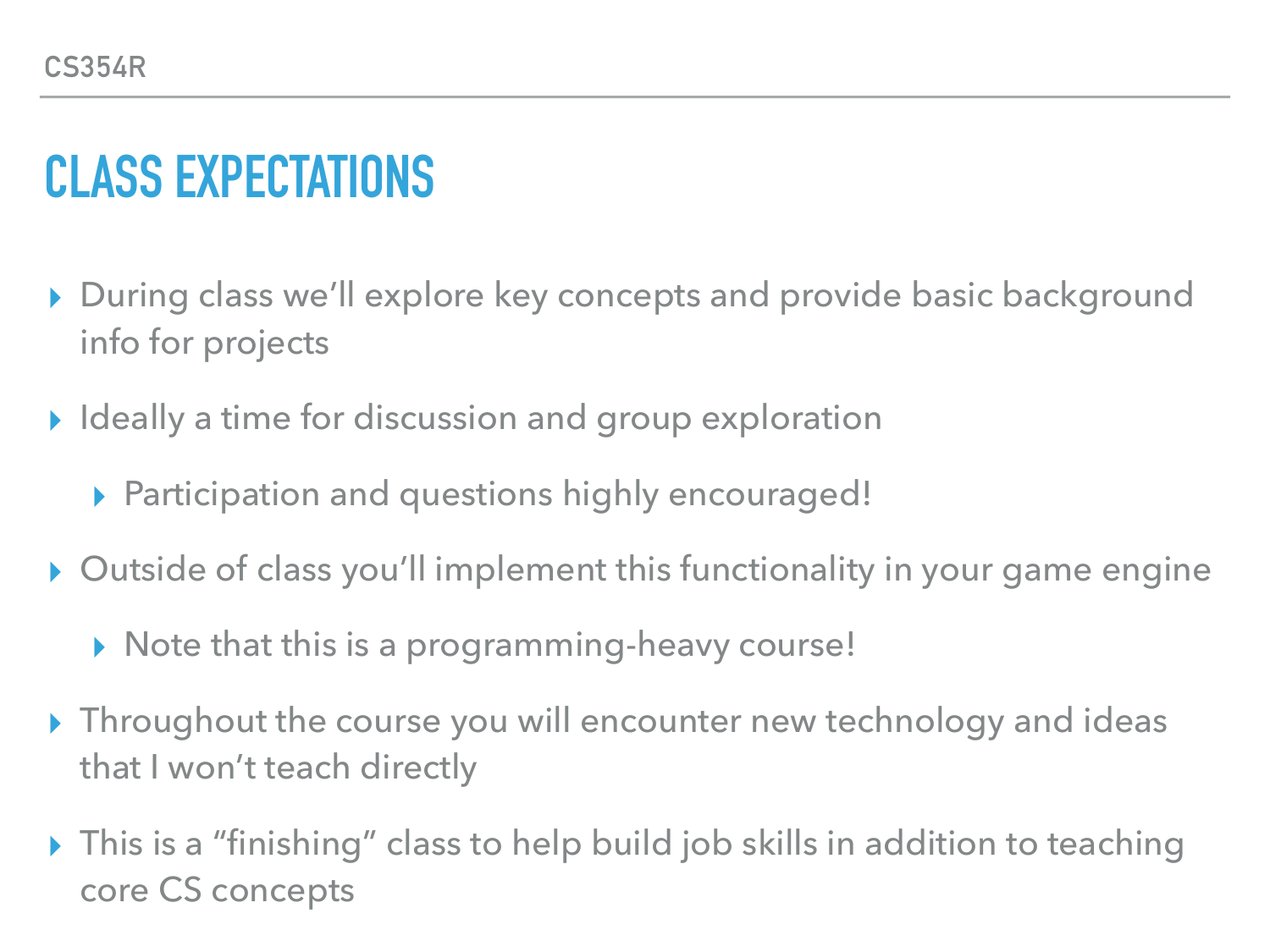# **THINGS I WILL SKIM OVER**

- ▸ Things I assume you know:
	- ▸ 3D graphics concepts and programming
	- ▸ Vectors, matrices, geometric reasoning
	- ▸ C++ programming
- ▶ Things that are nice to know:
	- ▸ UI toolkits (FLTK, Glut, Qt, Interface Builder, etc)
	- ▸ 3D modeling and texturing (Maya, Substance, ZBrush, etc)
	- ▶ Scripting languages (Lua, Python, etc)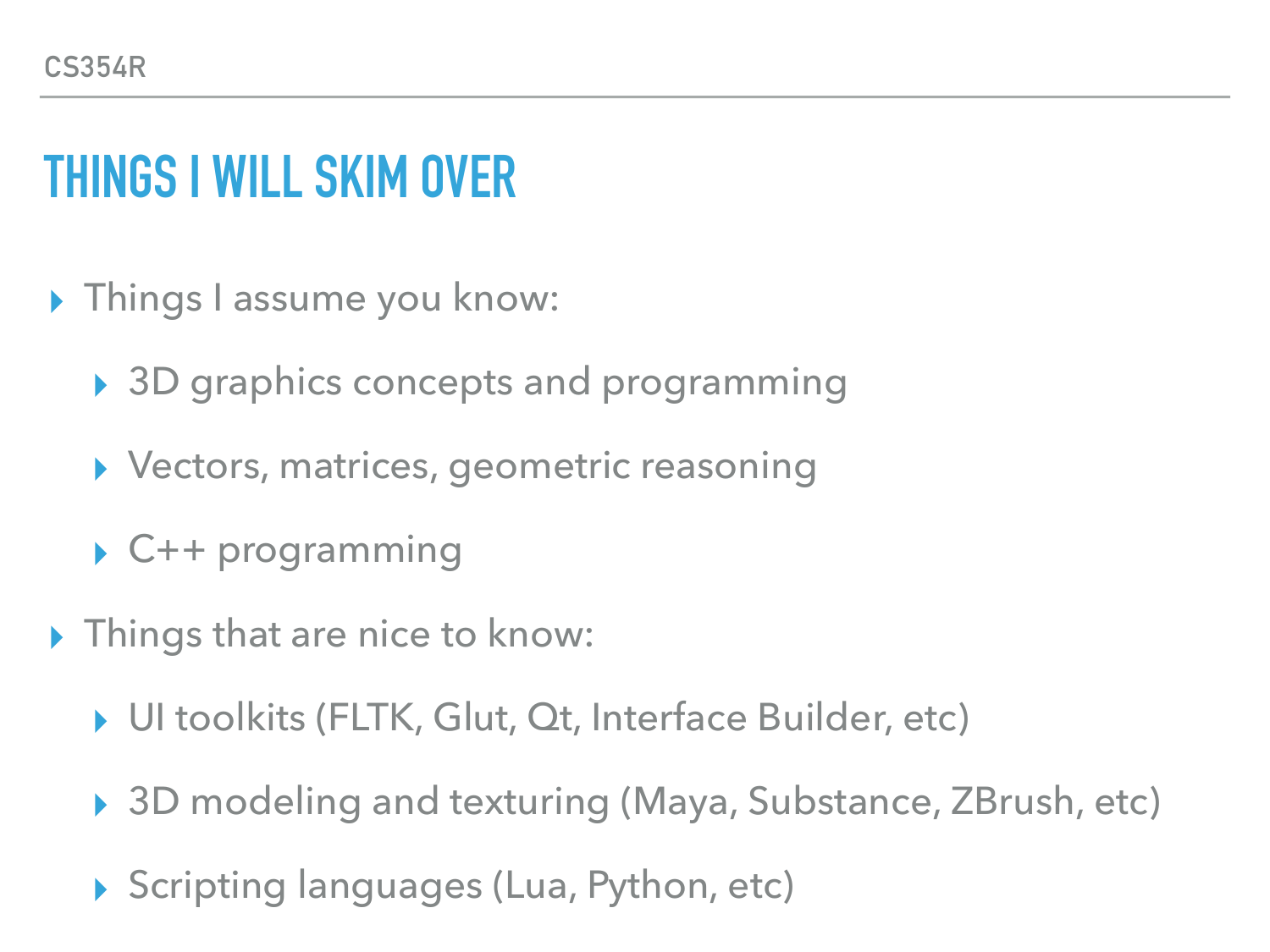#### **GRADING**

- ▶ Projects and reports (no tests)
- ▶ 5 major projects
	- ▶ Groups of 3 assigned by the TA for projects 2-4
	- ▶ Self-forming groups allowed for the final project
- ▸ Potential periodic quizzes to check comprehension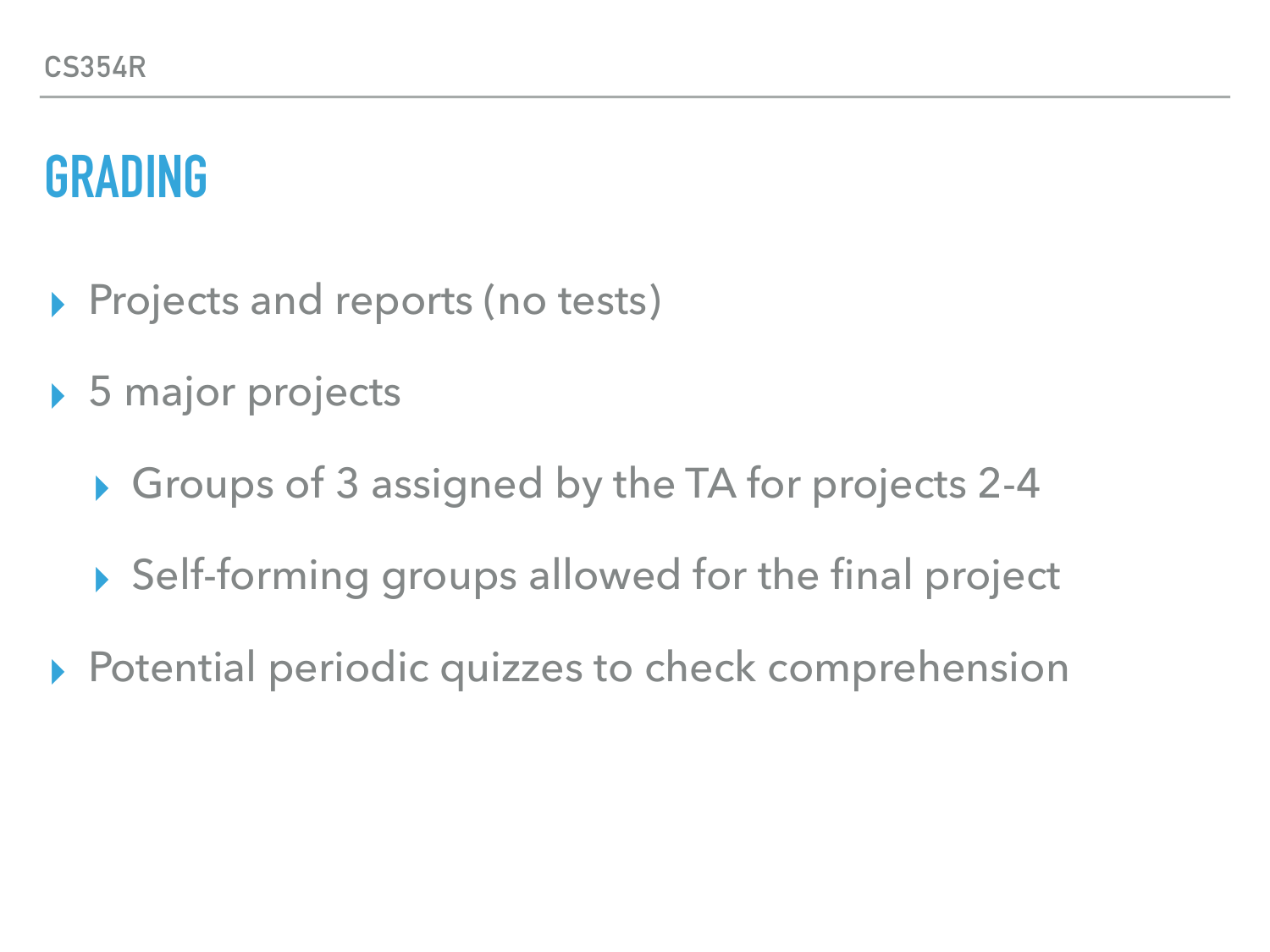#### **GRADING**

- ▸ Groups will be graded as one, but adjustments will be made based on individual performance
	- ▸ Each group will be evaluated both on the project submissions and inbetween milestones **submitted via git**
	- ▸ We will use pull requests/pushes to assess how much each group member contributed to the project
- ▶ For the final project, you will set your own milestones and goals
	- ▸ You will be graded based on how well you achieve your goals factoring in degree of difficulty
- ▶ Each milestone will involve turning in an artifact/demo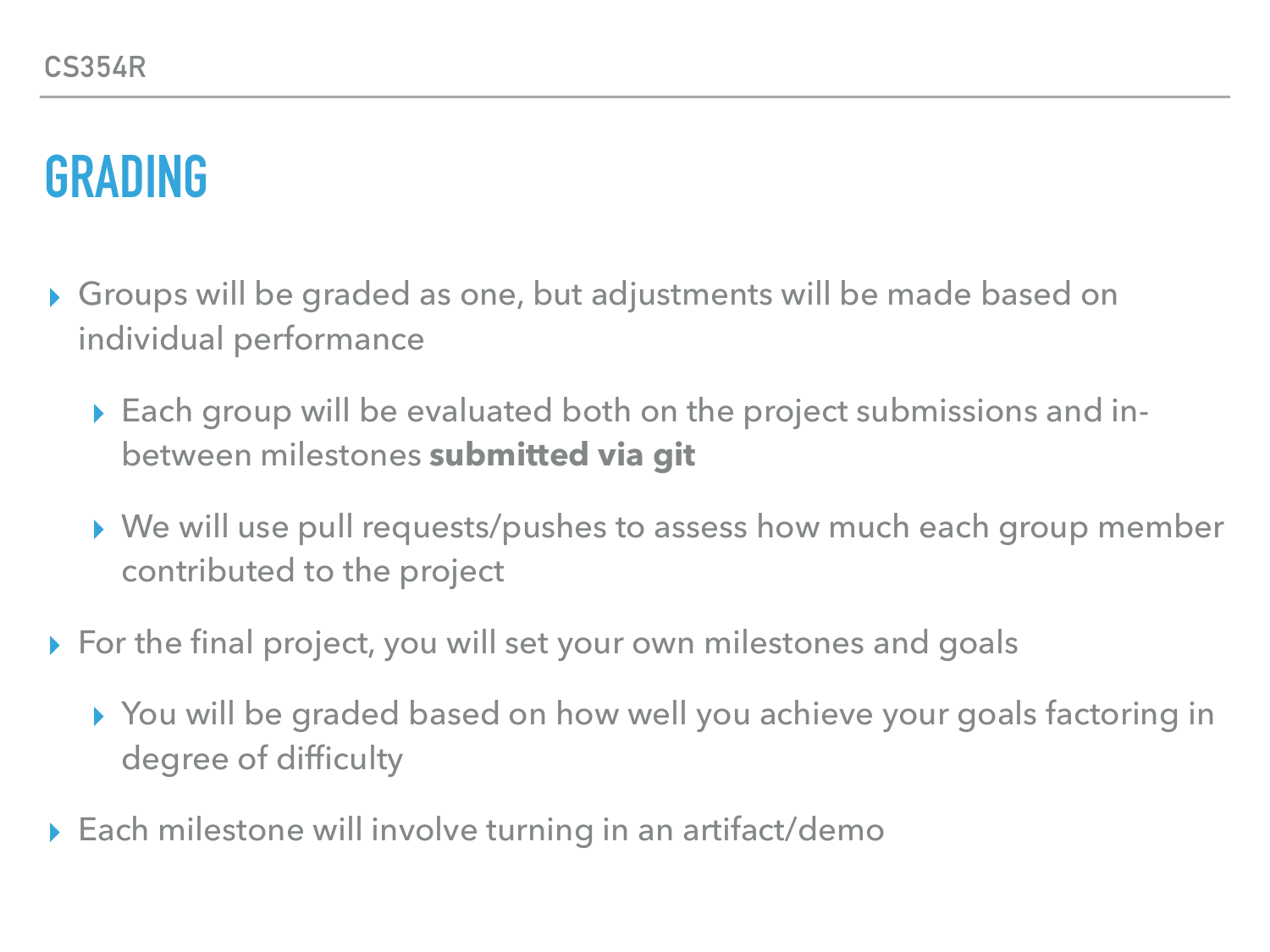# **WORKING IN GROUPS**

- ▸ Working in groups is an acquired skill and the most important thing you'll learn in here!
	- ▶ For some information on group functioning, read [http://www](http://www-honors.ucdavis.edu/vohs/index.html)[honors.ucdavis.edu/vohs/index.html](http://www-honors.ucdavis.edu/vohs/index.html)
- ▸ We assign teams like in industry
- ▸ Group evaluation exercises throughout the semester will ensure an even distribution of work (and grades)
- ▸ You must evaluate teammates (even if only to say nice things about them!)
- ▸ Low performance and poor team evaluations can result in failing the class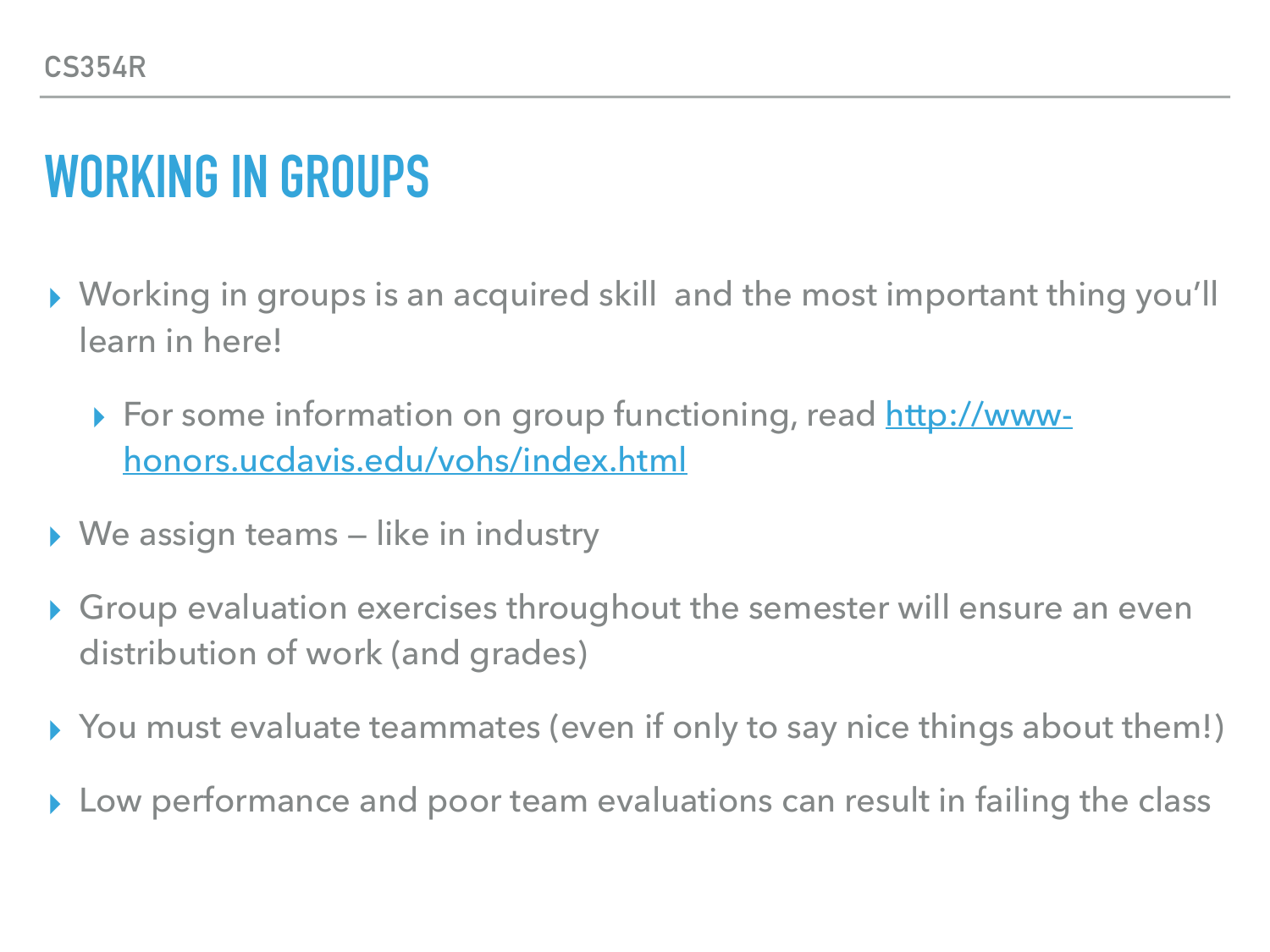## **PROJECT FORMAT**

- ▸ To help with TA grading, your projects must run on the CS lab machines
	- ▸ You MUST also include screen capture of your program in action, a short report documenting key features and where they are implemented in the code base, and screenshots to simplify checking over the project should the build fail
- ▸ Godot projects are annoying to download via Canvas, so you MUST use version control for submitting your projects
	- ▸ We'll use GitLab, so make your repos private
	- ▸ You'll branch a "code-freeze" version for each project/milestone and submit repo information via Canvas. **Any modifications to the codefreeze branch after the project deadline will deduct from your late slips**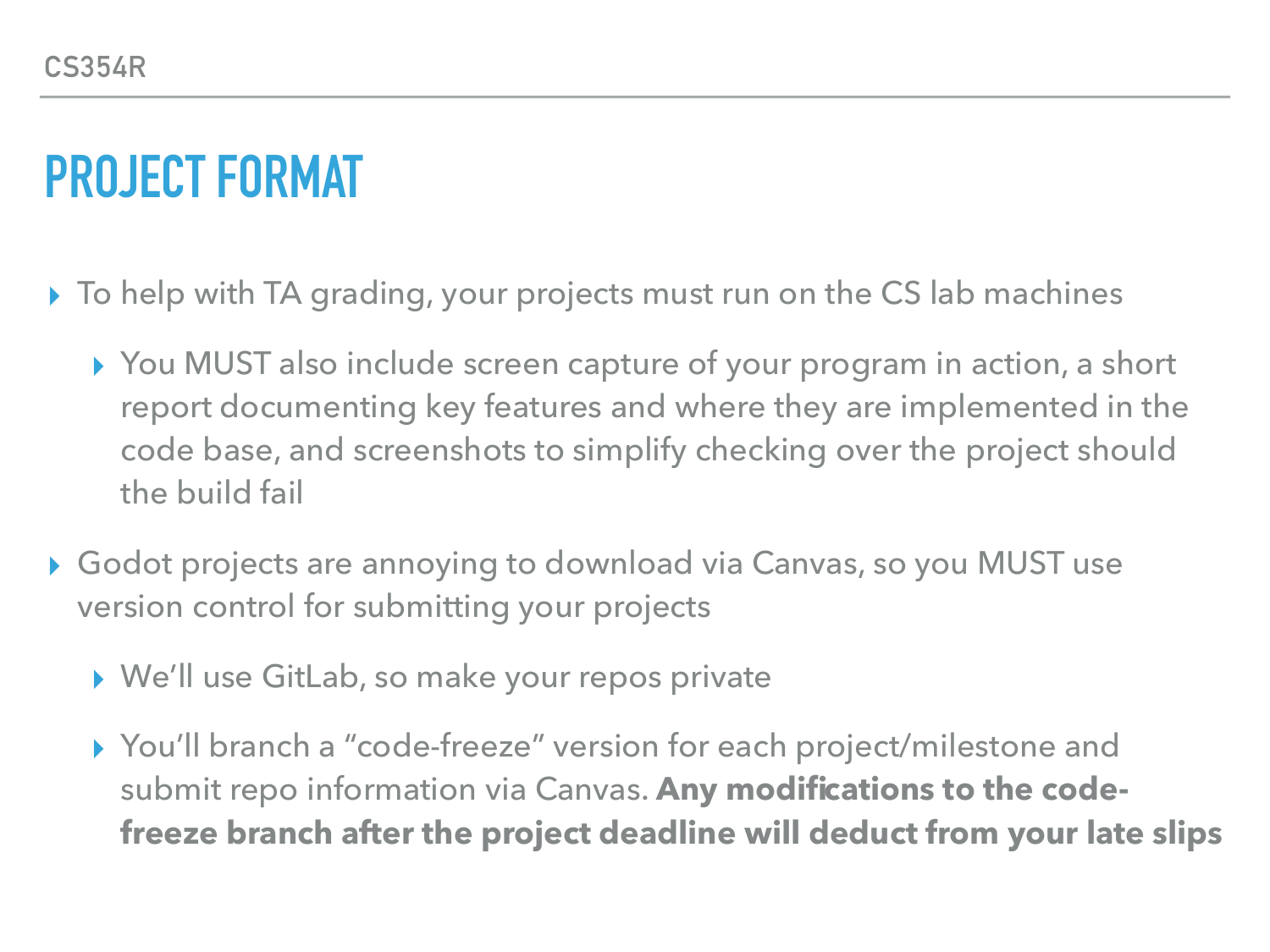# **THE ENGINE**

- ▸ We will be using Godot for our engine development <https://godotengine.org/>
	- ▶ Open source under MIT license
- ▸ You must build Godot from source (rather than download the binary)
- ▸ Even if you develop on a personal machine, make sure your project and any binaries runs on the lab machines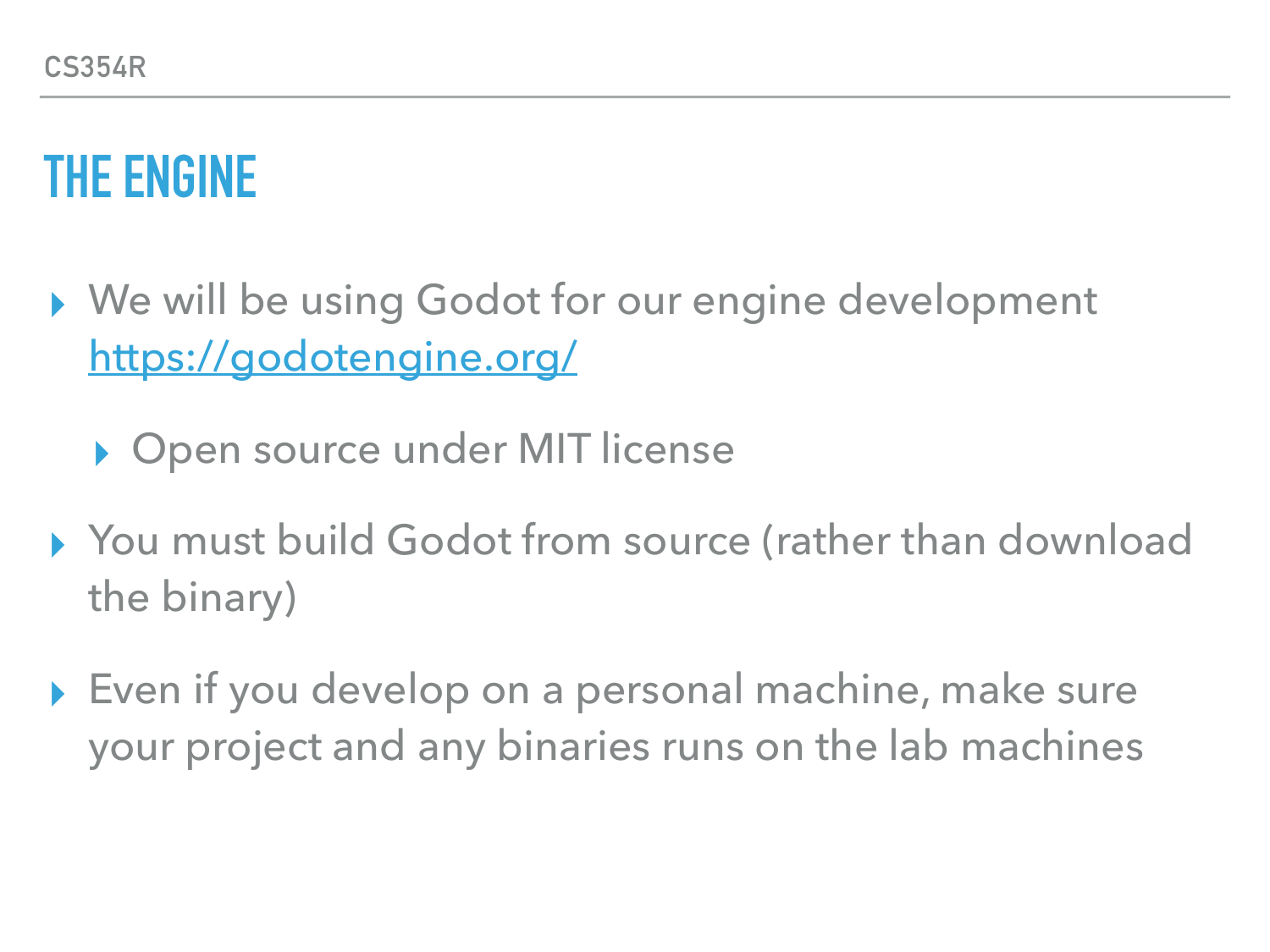#### **PROJECT TOOLS**

- ▶ Source code control systems are essential for team projects
	- ▸ Games are asset intensive, so please use git-lfs for handling binary data
- ▸ Large software systems inevitably require using libraries and build systems
	- ▸ Cmake is very common, but Godot uses SCons
- ▸ If you have concerns about your code building correctly for the TA, please check before the submission deadline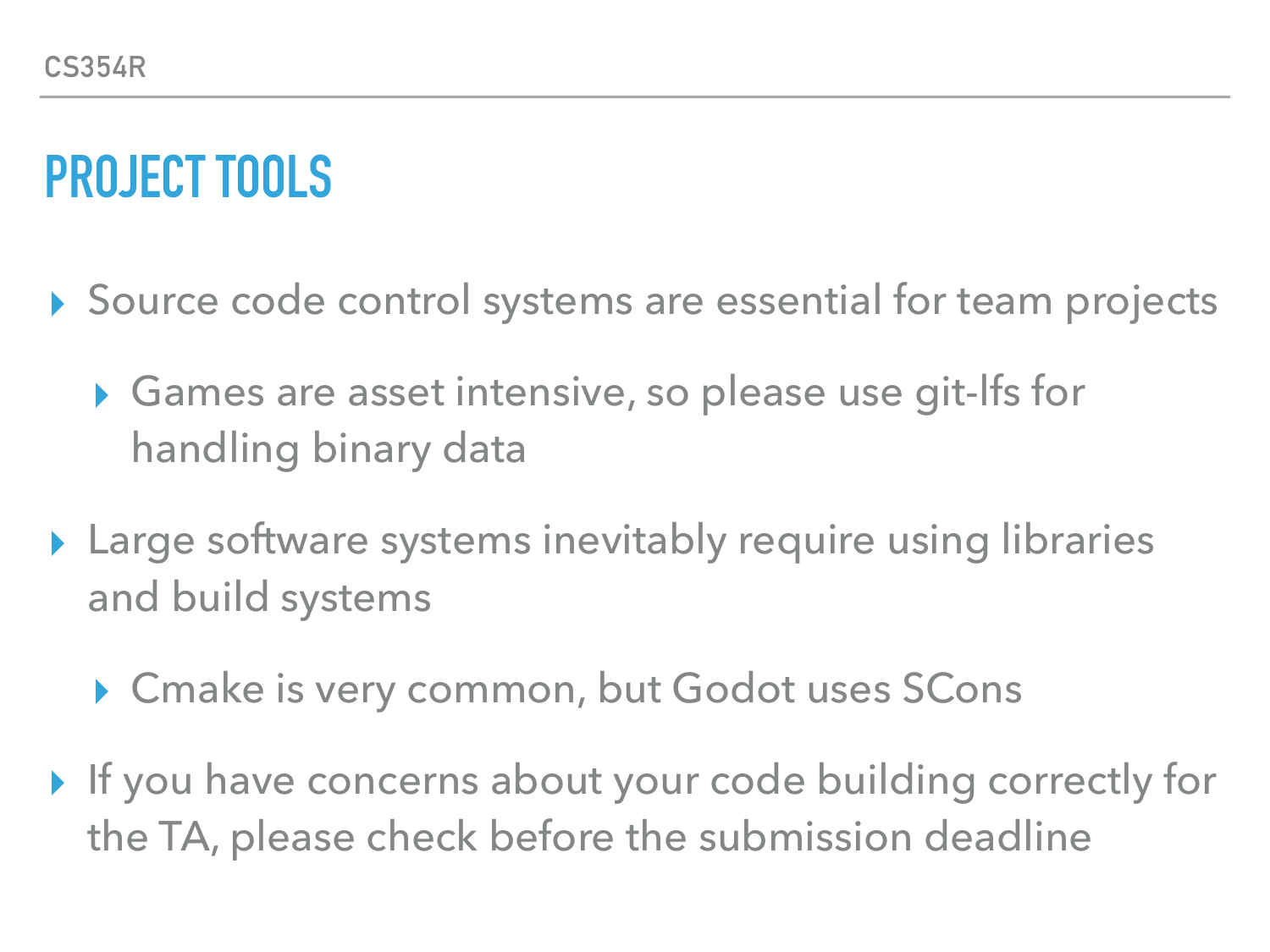# **TOOLS FOR CONTENT CREATION**

- ▸ Models and art are the biggest expense in real games
- ▸ This course doesn't require outside art assets, but:
	- ▸ You can use Blender in the lab or other programs on your own machines
	- ▸ Acknowledge any assets you download/purchase
- ▸ Assets must be usable in the Linux environment but you can develop in non-Linux environments
- ▶ May need to write format converters if you have a good tool that produces output that you can't input.
	- ▶ This is a big deal in the real world as well as in class!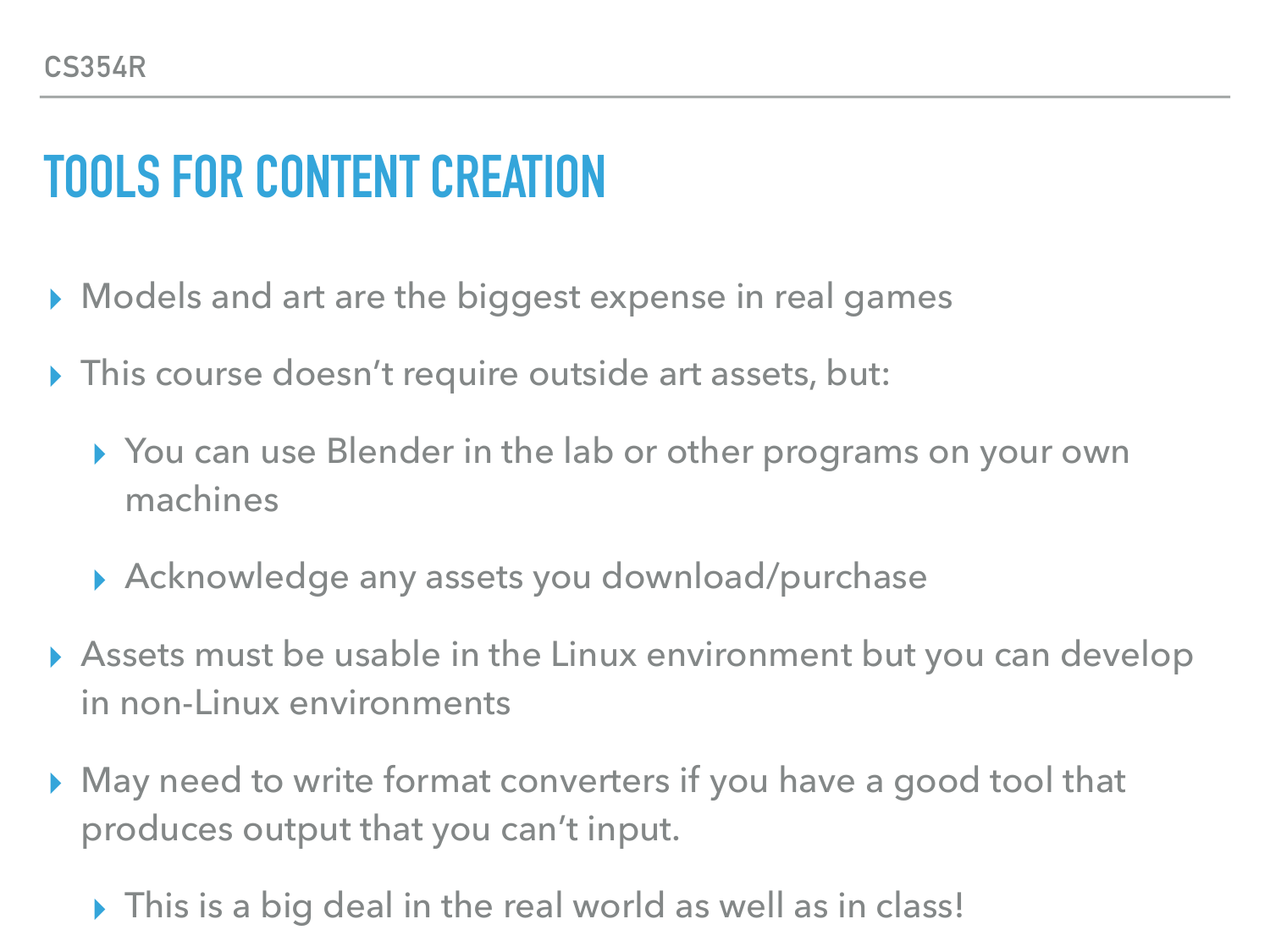# **INTERACTIVE PROGRAMMING**

- ‣ A game is a user-controlled program
	- ‣ Responsive to user input in real time
	- ▶ Provides constant feedback about its state to help users understand what is happening
- ‣ Effective interaction is key for immersion
- ‣ How should we build software to achieve this?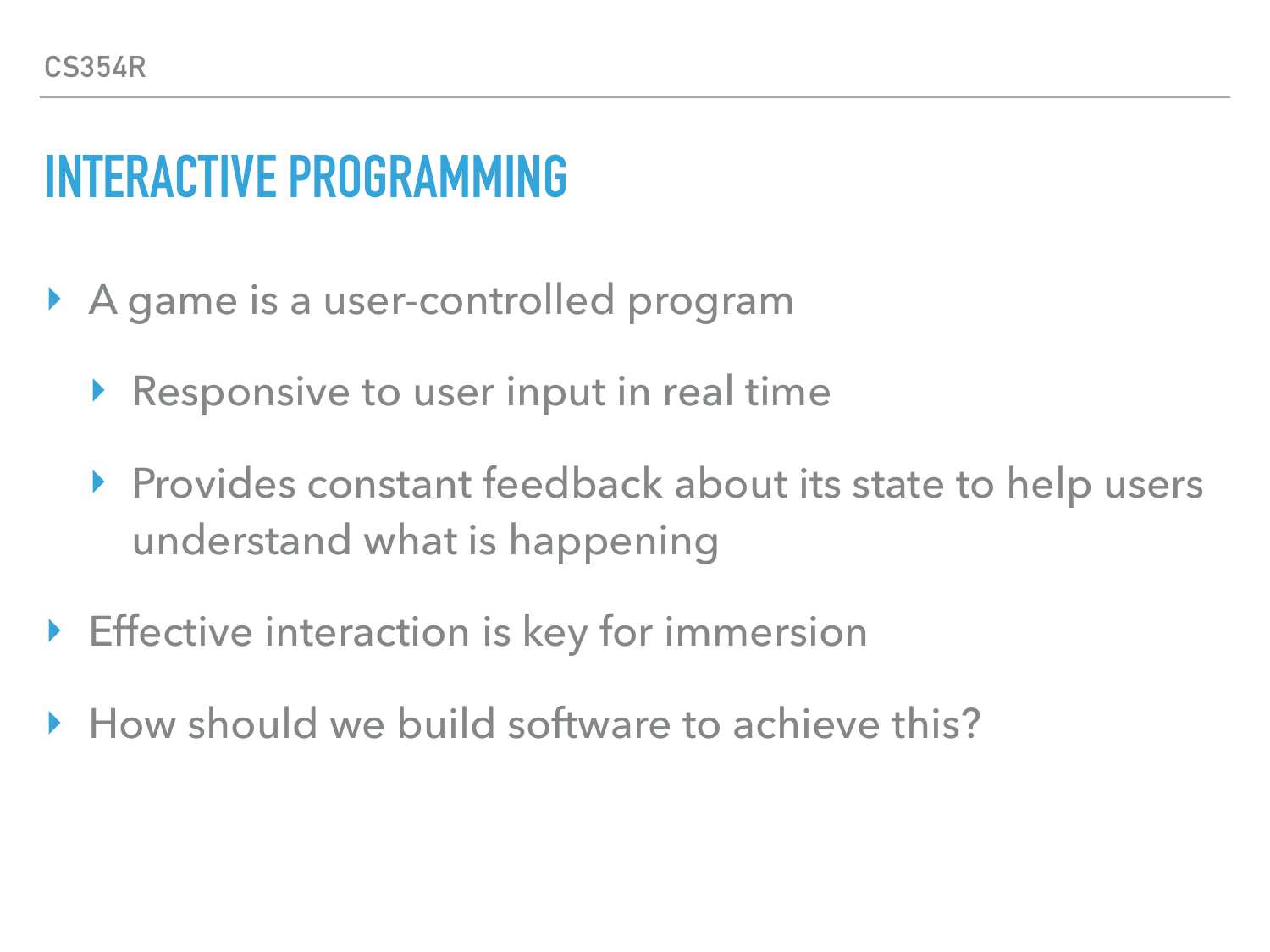# **EVENT-DRIVEN PROGRAMMING**

- ‣ Everything happens in response to events
- ‣ Events occur asynchronously with respect to the execution of the program reacting to the event
- ‣ Events can come from users or system components
- ‣ Generated signals or messages sent to a system component
	- ‣ Events, signals, and messages solve similar problems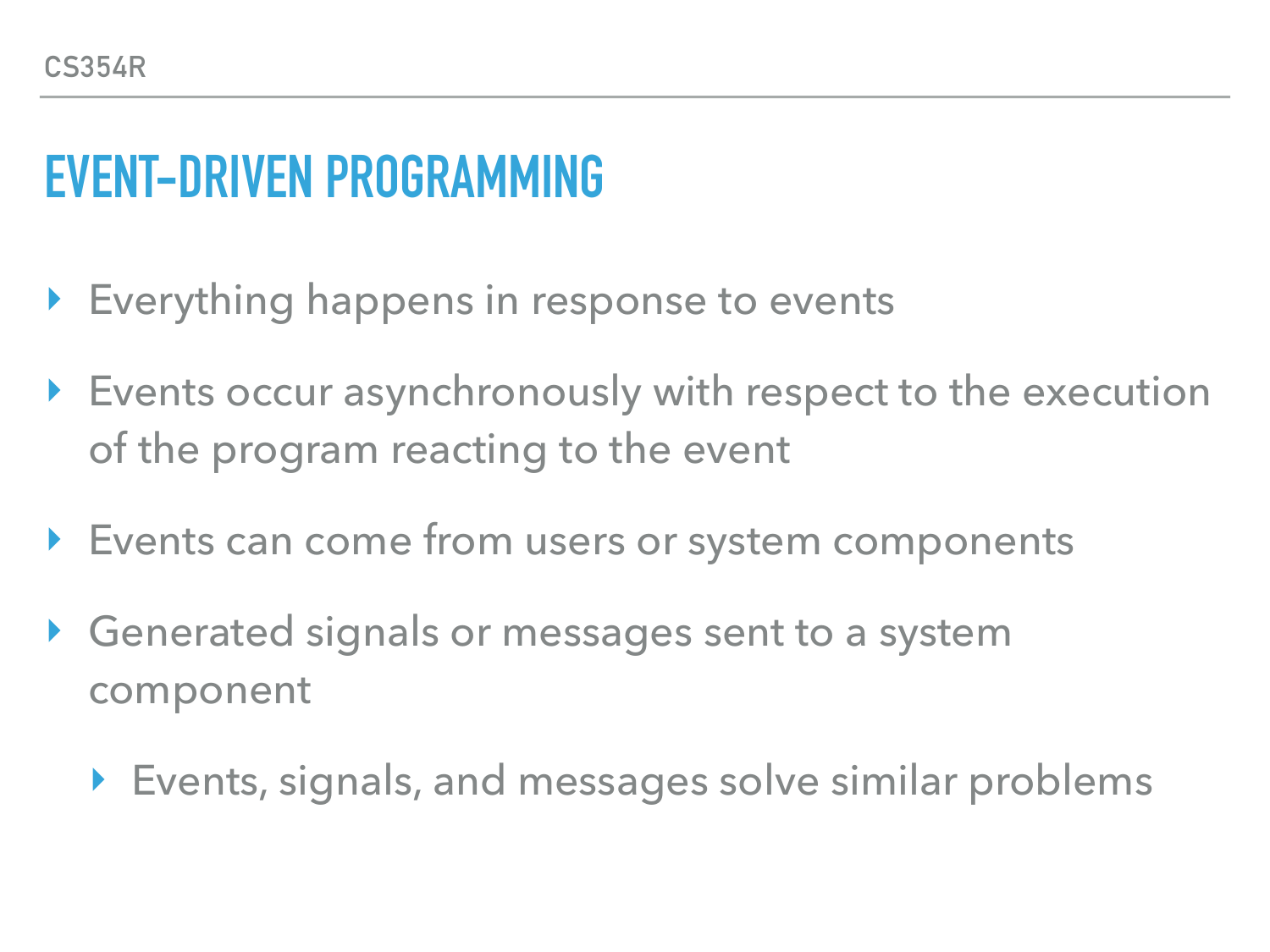## **SYSTEM-GENERATED EVENTS**

- ‣ Consider: Timer events
	- ‣ Application calls a function requesting an event at a future time (e.g. next time a frame should be drawn)
	- ‣ System provides an event at the requested time
	- ‣ Application checks for and responds to the event (e.g. drawing the next frame)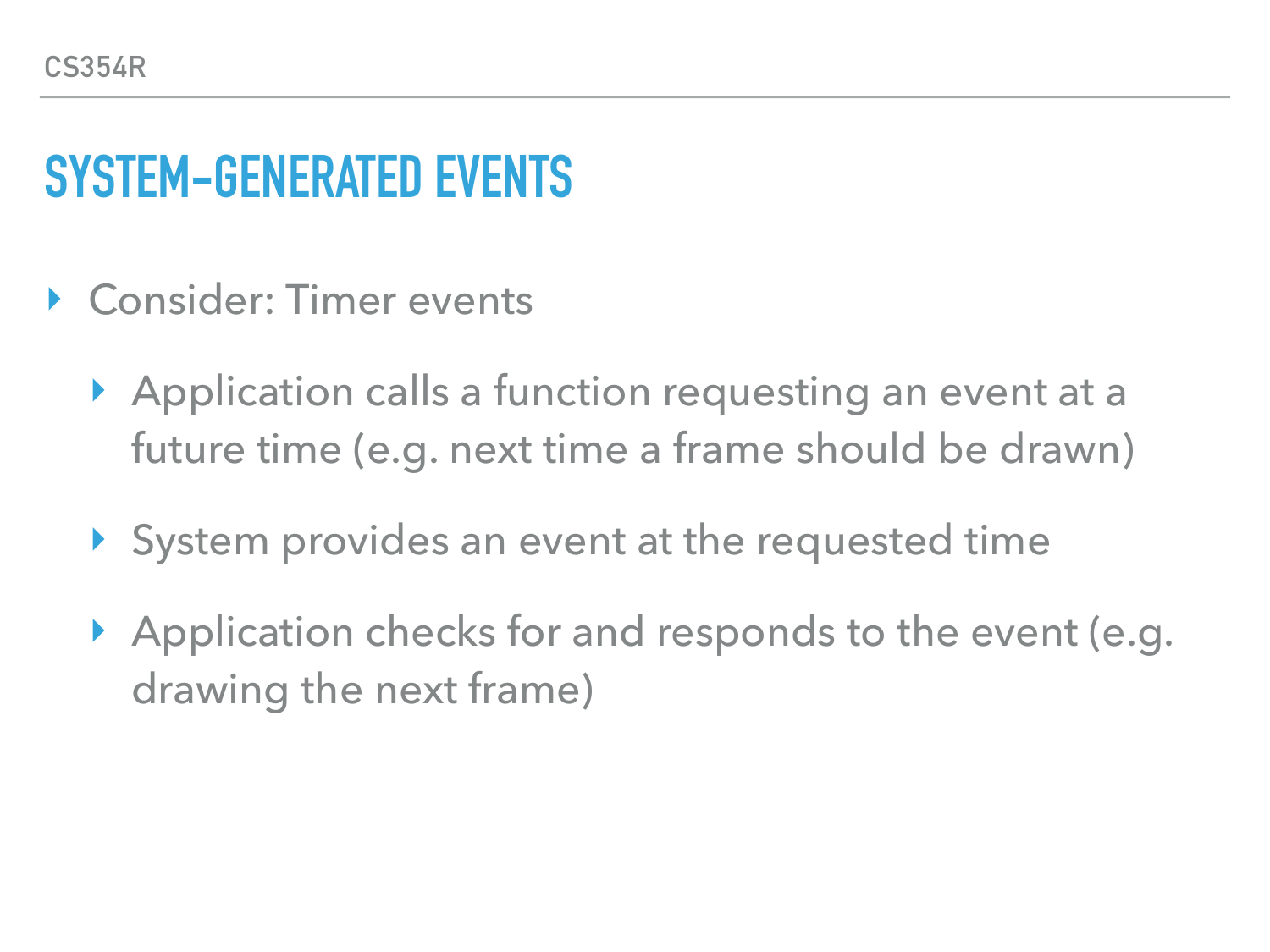# **USER-GENERATED EVENTS**

- ▶ Consider: Button pressed
	- ‣ Controller hardware sends a signal to the computer (called an interrupt)
	- ▶ The OS responds to the interrupt by converting it to an item in an "event queue" for the windowing system
	- ‣ Events can be kept in priority order, temporal order, etc
	- ‣ API elements of UI toolkits check and respond to events
- ▶ How do we check for events?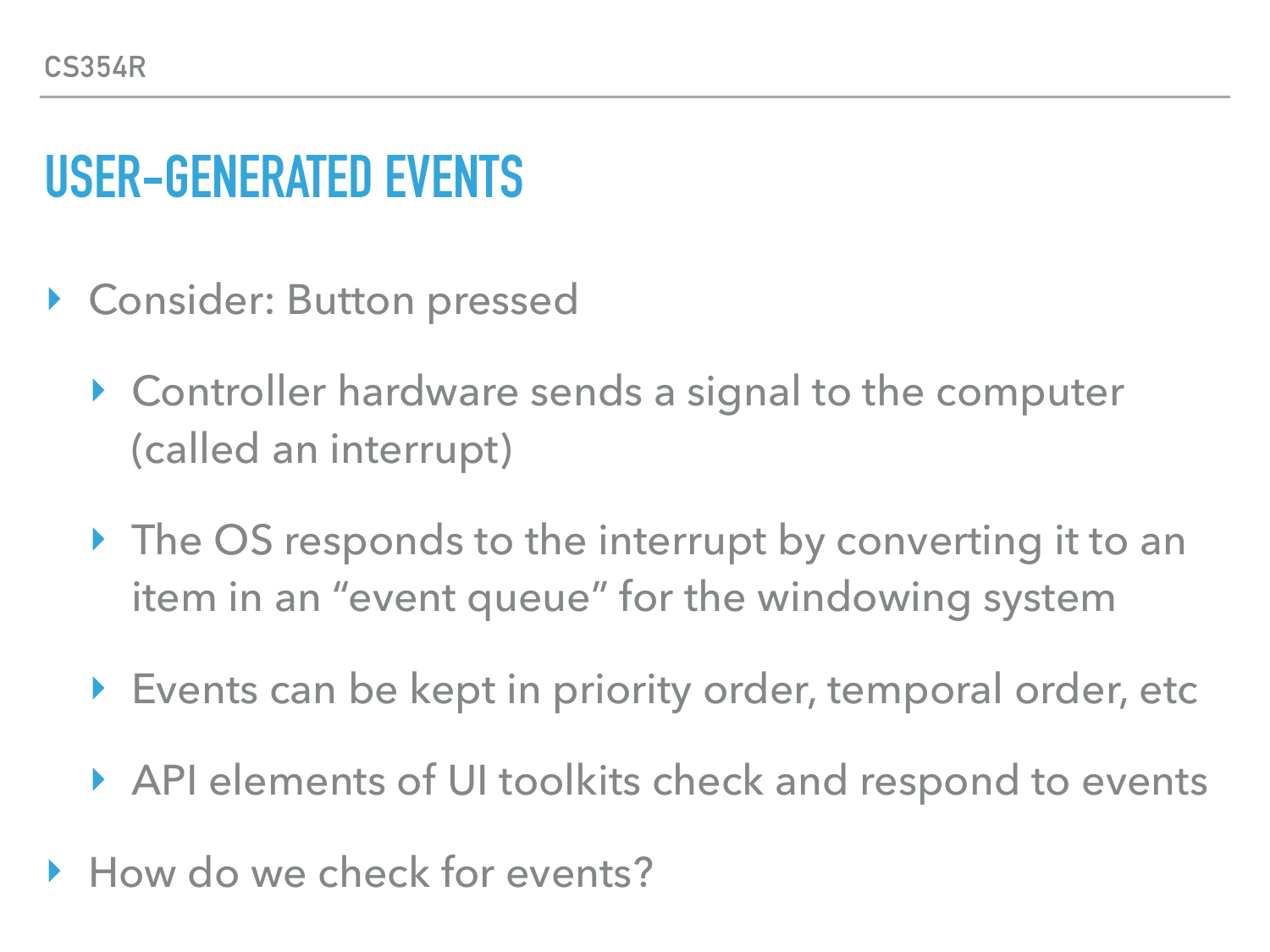# **POLLING VS. WAITING**

- ‣ Polling provides a call that returns immediately (nonblocking) to check if an event is pending
	- ▶ Happens whether or not there is an event
	- ‣ What do you do if there's not one? Loop to keep checking? Go off and do something else?
- ▶ Blocking event functions wait (block) until an event has arrived
	- ‣ Only returns after the event is processed
	- ‣ What happens while your program waits? Does any work get done? Does the screen freeze up?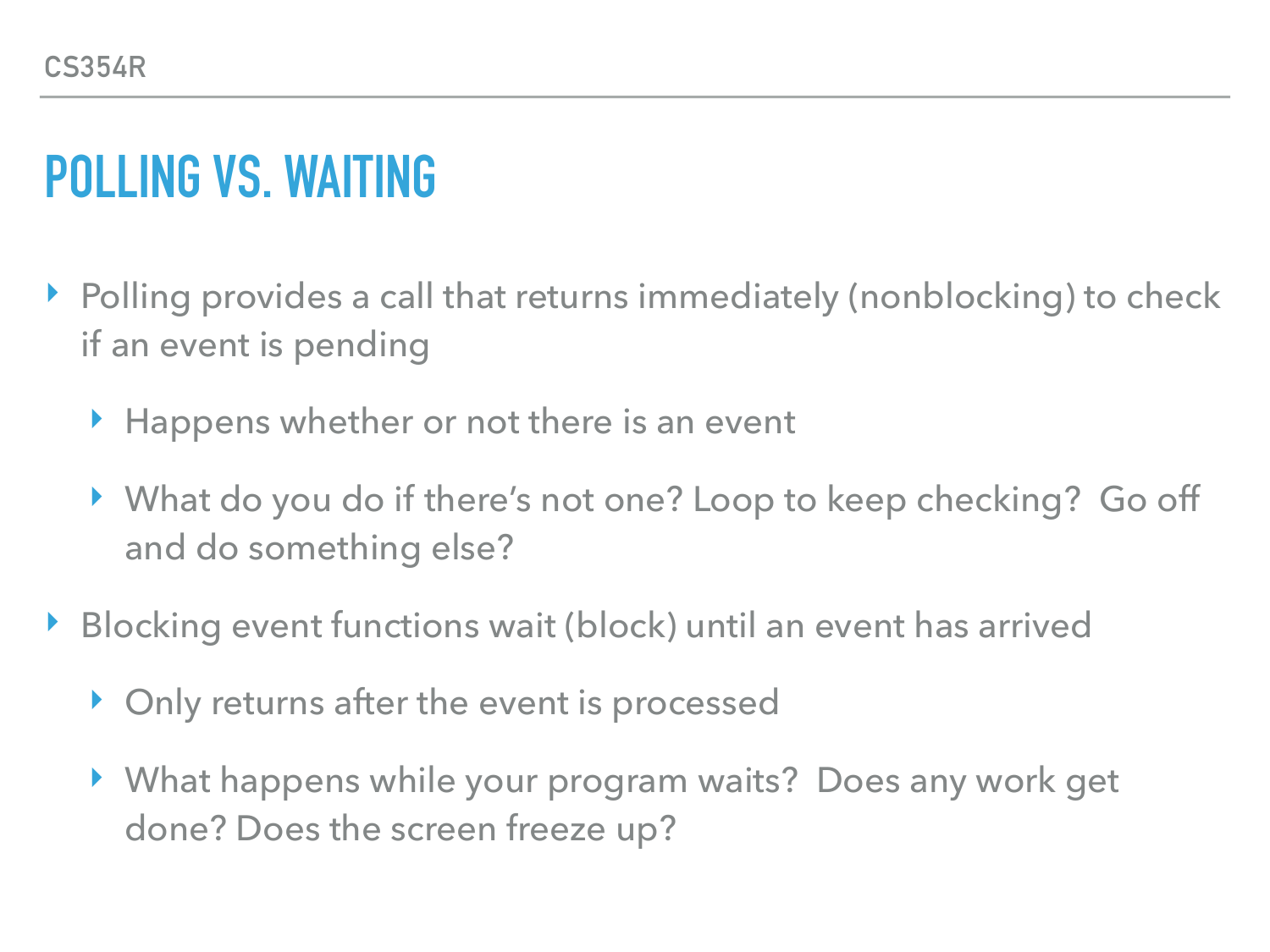# **CALLBACKS**

- ‣ Tell system what to do when a particular type of event arrives
	- ‣ Code executes automatically
- ▶ Most GUI systems operate this way
- ‣ Application makes a call to the GUI telling it what function to execute when the event arrives
	- ‣ When a timer event arrives, the system calls a draw function
	- ‣ When the left mouse button is clicked, the system calls the mouse event function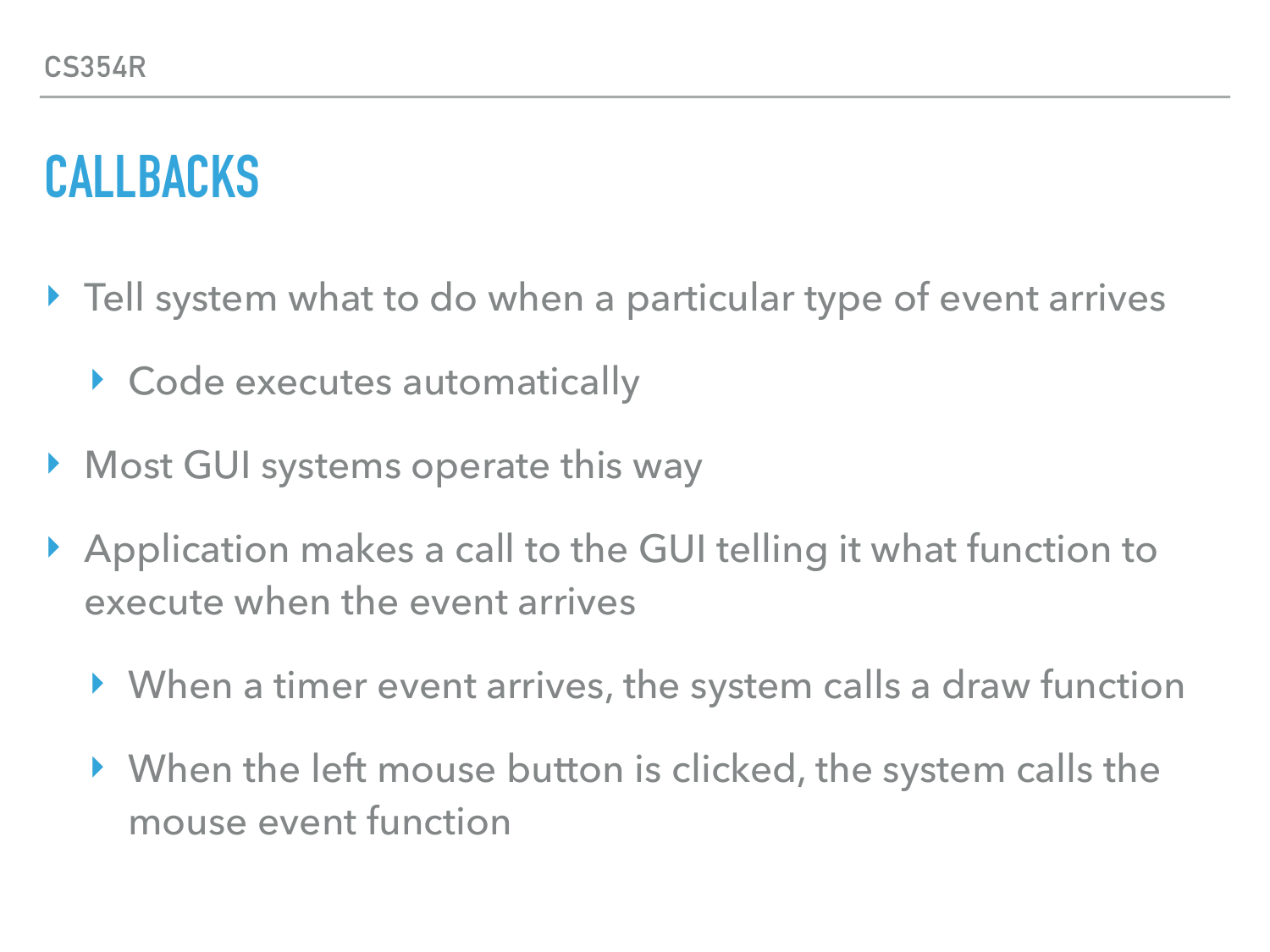#### **EVENT-RESPONSE CLASSES**

- ‣ Two fundamental kinds of event responses:
	- ‣ Mode change events (cause the system to shift to a different mode of operation)
	- ‣ Task events (cause the system to perform a specific task within a mode of operation)
- ‣ Game software structure reflects this
	- ‣ Menu system is separate from game runtime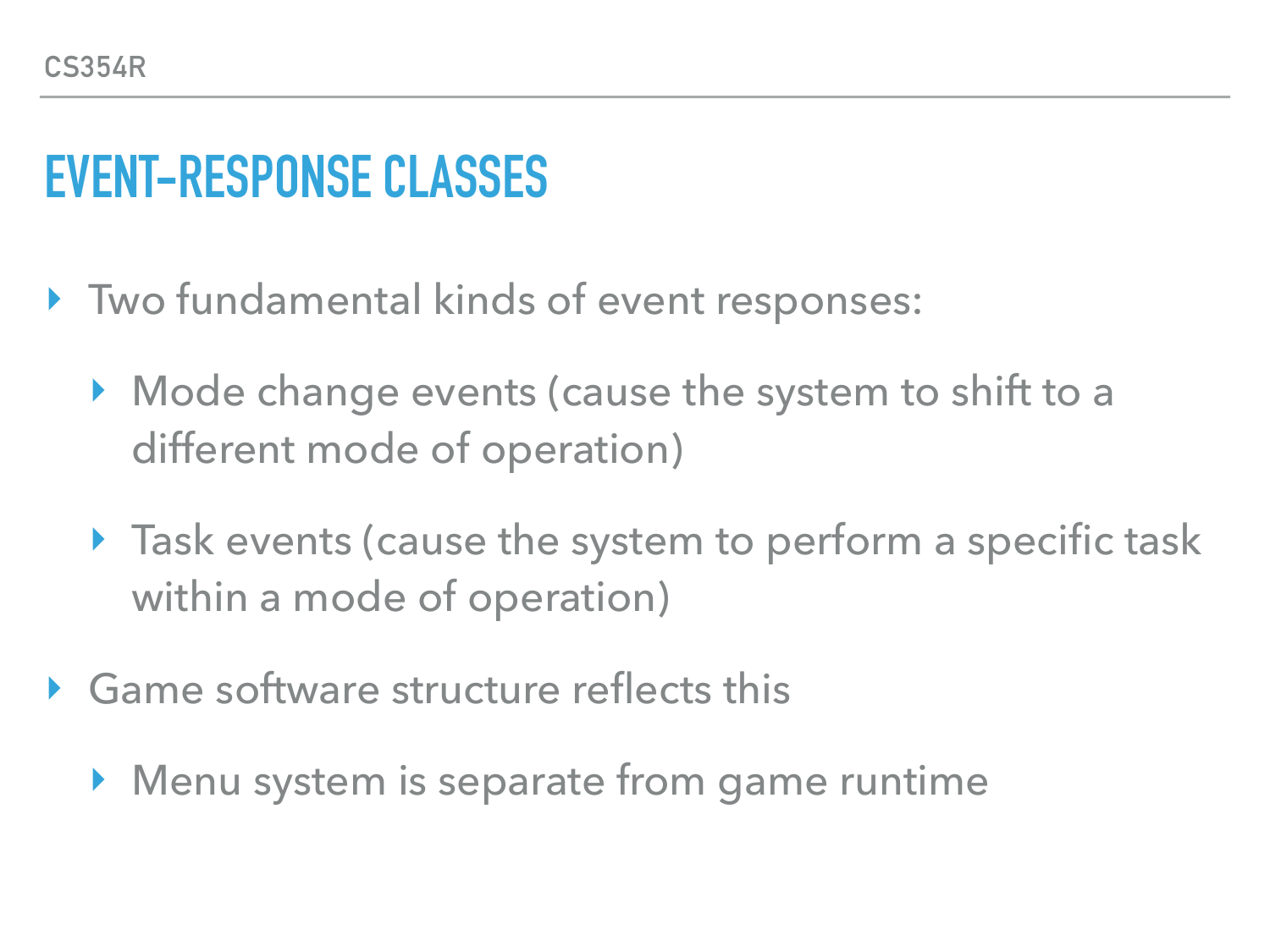# **REAL-TIME EVENT LOOPS**

‣ Games and similar interactive systems look like an big infinite loop:

while  $(1)$  {

process events

update state

render

- ▶ The number of times this loop executes per second is the frame rate (since each render operation creates a new frame)
- ‣ Measured in frames per second (fps)

}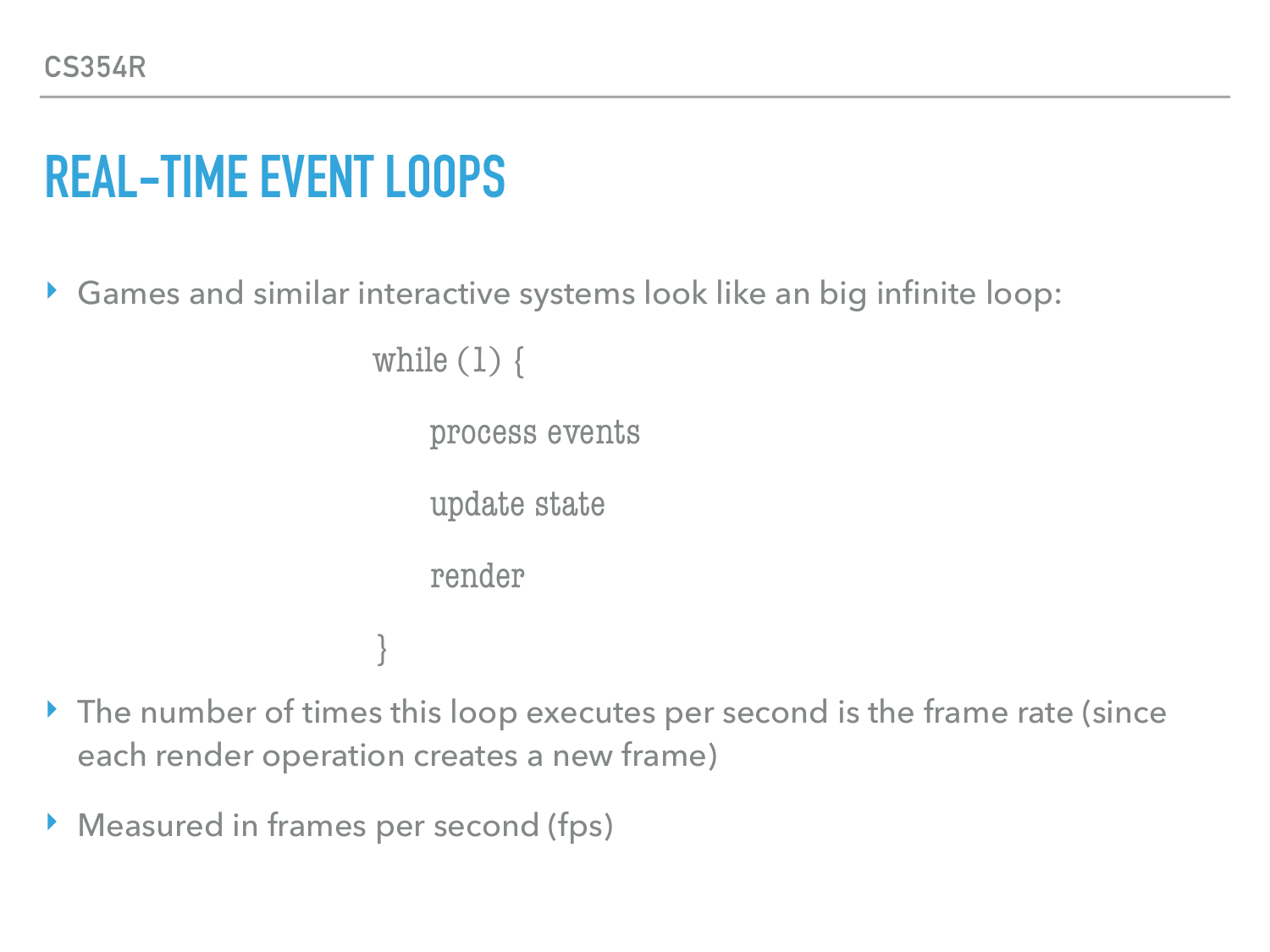# **LATENCY AND LAG**

- ‣ Latency is the time it takes from starting to do something to finishing it
- Lag in user interaction is the latency from when a user provides input to the time they see the response
- ‣ Controlling lag is extremely important for playability
	- ▶ Distorts causality
	- ‣ Causes motion sickness
	- ‣ Makes it hard to track or target objects
	- ‣ Makes interaction difficult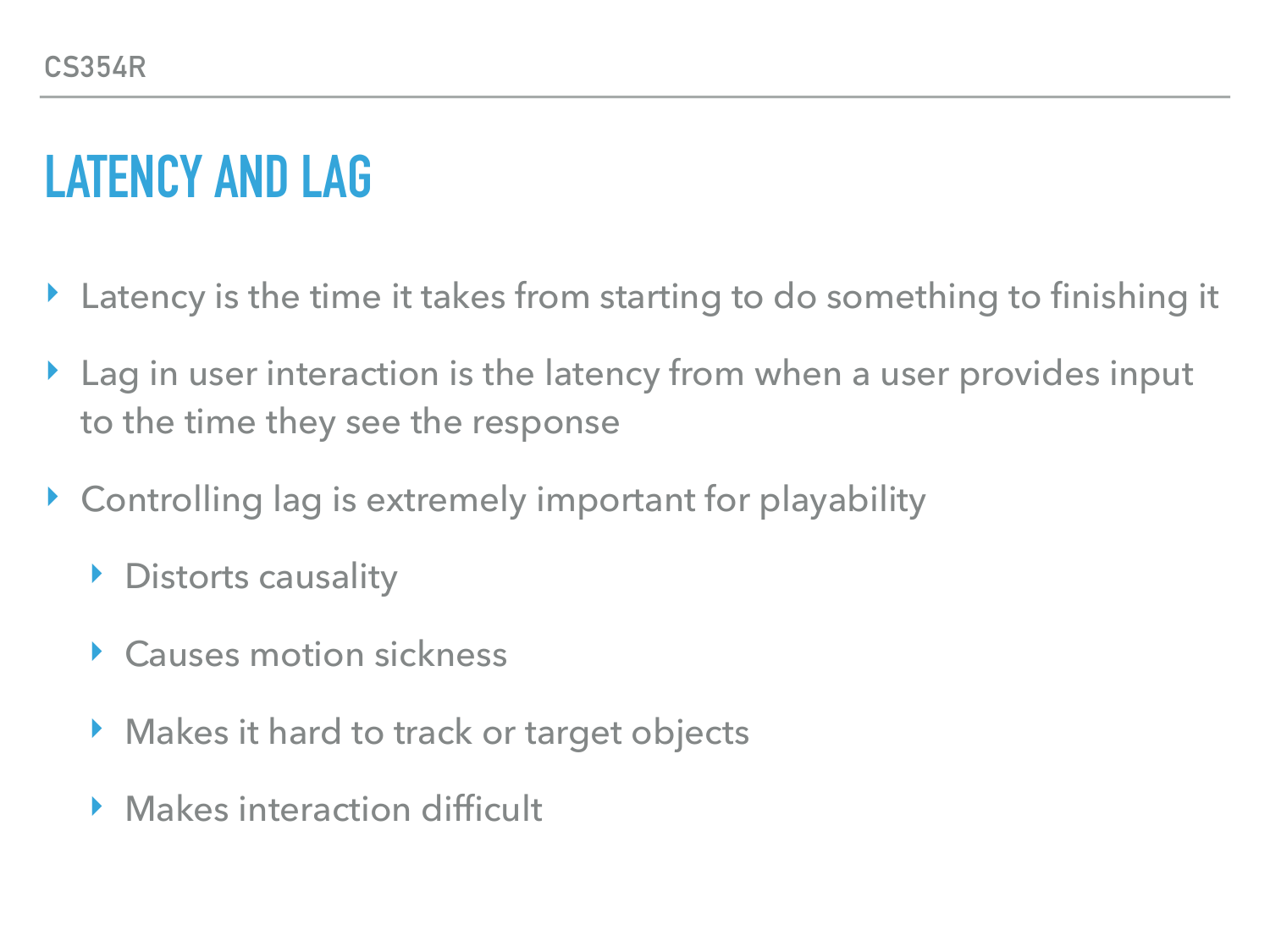**CS354R**



**.**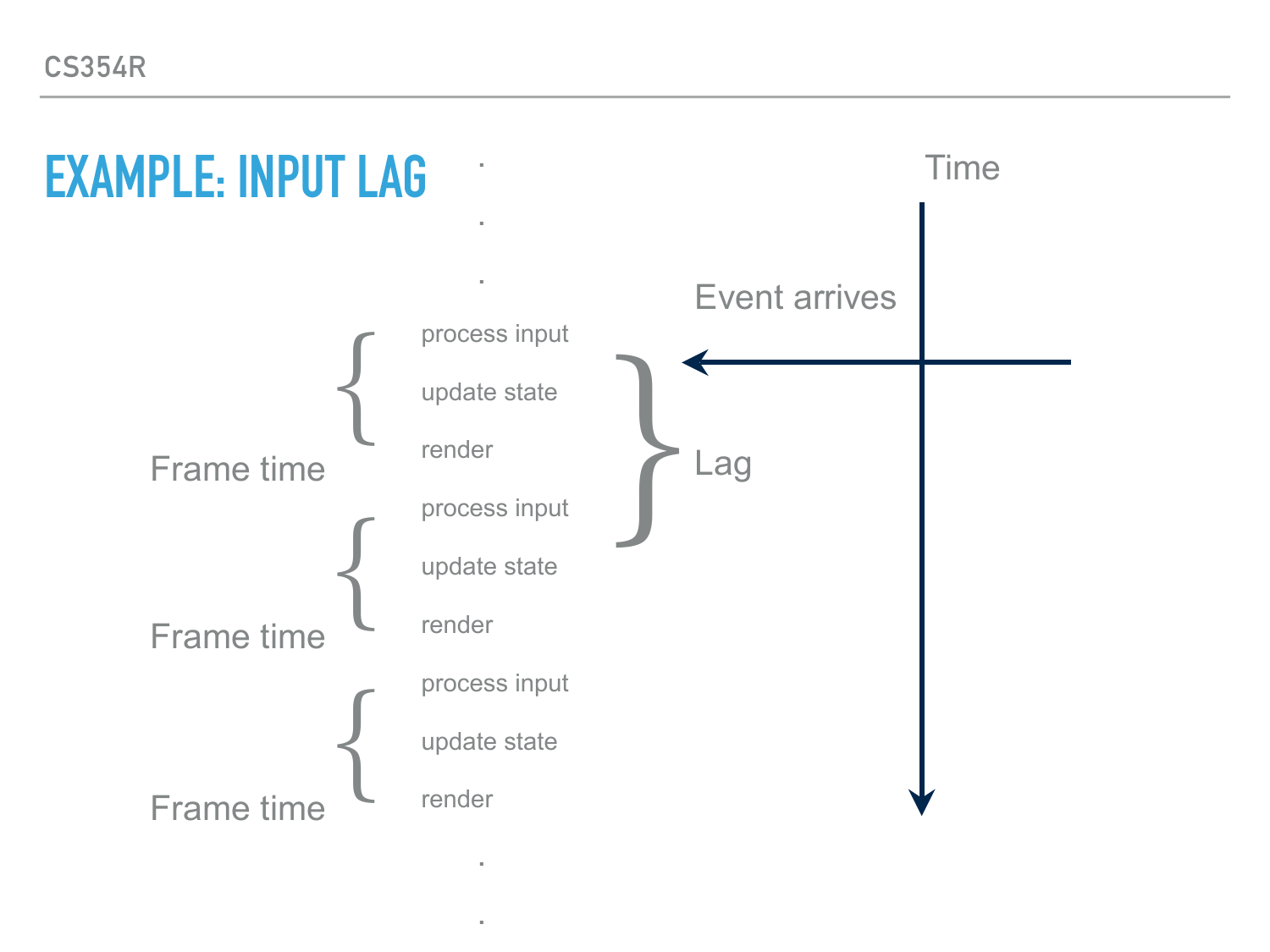# **BRUTE FORCE**

- 1. Pick a frame rate = 1/frame time
- 2. Do as much as you can in a frame time

- ▸ Faster algorithms and hardware means more can get done!
- ▸ Budgeted resources graphics, AI, sound, physics, networking, etc — must now be done in the frame time
- ▸ Is this necessary for all resources?